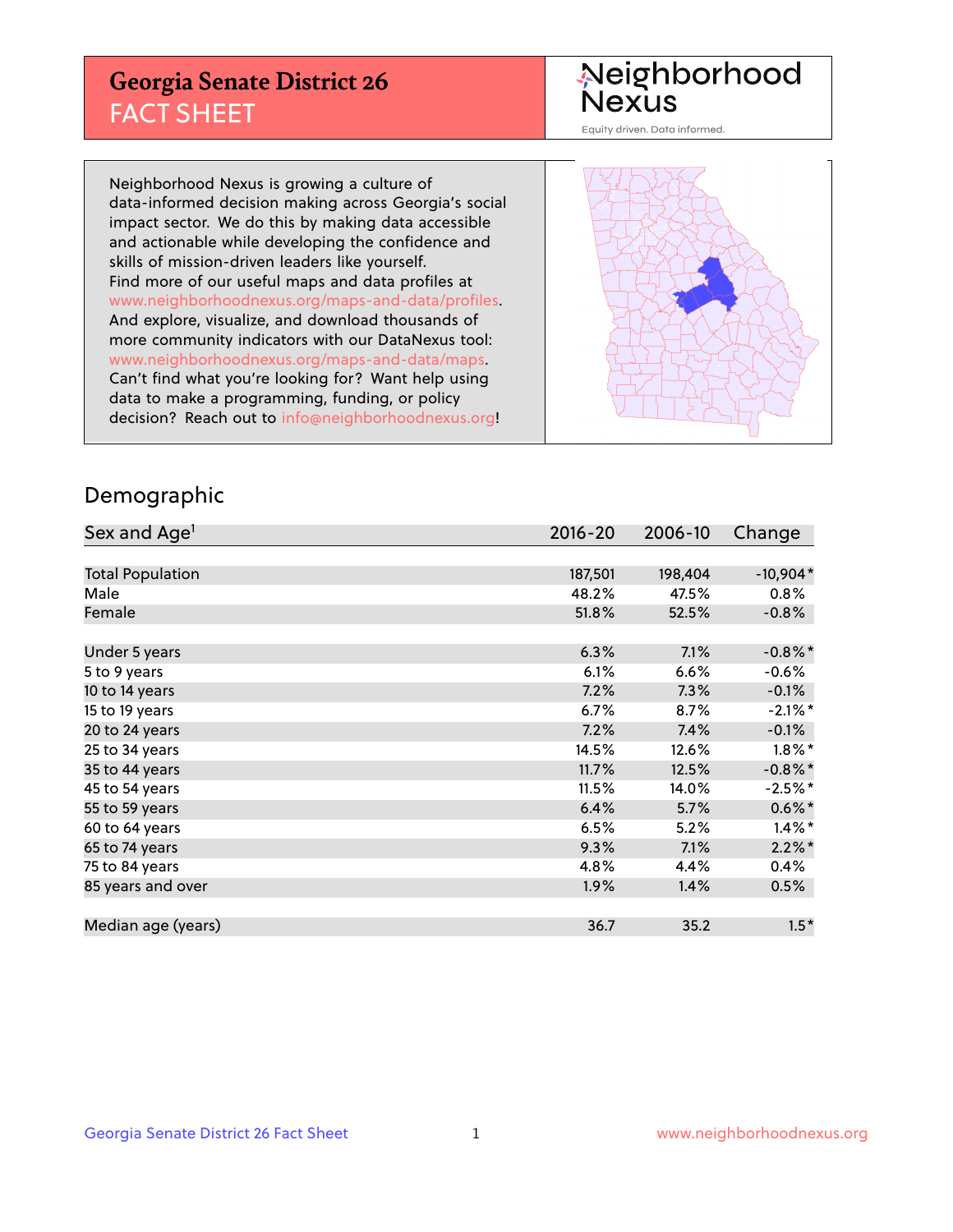## Demographic, continued...

| Race <sup>2</sup>                                            | $2016 - 20$ | 2006-10 | Change     |
|--------------------------------------------------------------|-------------|---------|------------|
| Total population                                             | 187,501     | 198,404 | $-10,904*$ |
| One race                                                     | 97.5%       | 98.6%   | $-1.1\%$ * |
| White                                                        | 38.4%       | 40.2%   | $-1.8\%$ * |
| <b>Black or African American</b>                             | 56.8%       | 55.8%   | 1.0%       |
| American Indian and Alaska Native                            | 0.4%        | 0.2%    | 0.2%       |
| Asian                                                        | 1.0%        | 0.9%    | 0.1%       |
| Native Hawaiian and Other Pacific Islander                   | 0.0%        | 0.0%    | 0.0%       |
| Some other race                                              | 0.9%        | 1.5%    | $-0.6%$    |
| Two or more races                                            | 2.5%        | 1.4%    | $1.1\%$ *  |
| Race alone or in combination with other race(s) <sup>3</sup> | $2016 - 20$ | 2006-10 | Change     |
| Total population                                             | 187,501     | 198,404 | $-10,904*$ |
| White                                                        | 40.5%       | 41.4%   | $-0.9%$    |
| <b>Black or African American</b>                             | 58.8%       | 56.6%   | $2.2\%$ *  |
| American Indian and Alaska Native                            | 0.8%        | 0.7%    | 0.2%       |
| Asian                                                        | 1.2%        | 1.3%    | $-0.0%$    |
| Native Hawaiian and Other Pacific Islander                   | 0.2%        | 0.1%    | 0.1%       |
| Some other race                                              | 1.3%        | 1.5%    | $-0.3%$    |
| Hispanic or Latino and Race <sup>4</sup>                     | $2016 - 20$ | 2006-10 | Change     |
| <b>Total population</b>                                      | 187,501     | 198,404 | $-10,904*$ |
| Hispanic or Latino (of any race)                             | 3.9%        | 3.2%    | 0.7%       |
| Not Hispanic or Latino                                       | 96.1%       | 96.8%   | $-0.7%$ *  |
| White alone                                                  | 35.9%       | 38.5%   | $-2.6\%$ * |
| <b>Black or African American alone</b>                       | 56.6%       | 55.6%   | 1.0%       |
| American Indian and Alaska Native alone                      | 0.3%        | 0.1%    | 0.2%       |
| Asian alone                                                  | 1.0%        | 0.9%    | 0.1%       |
| Native Hawaiian and Other Pacific Islander alone             | 0.0%        | 0.0%    | 0.0%       |
| Some other race alone                                        | 0.3%        | 0.3%    | $-0.0%$    |
| Two or more races                                            | 2.0%        | 1.3%    | $0.7%$ *   |
| U.S. Citizenship Status <sup>5</sup>                         | $2016 - 20$ | 2006-10 | Change     |
|                                                              | 4,897       | 5,609   | $-712$     |
| Foreign-born population<br>Naturalized U.S. citizen          | 46.5%       | 38.8%   | 7.7%       |
| Not a U.S. citizen                                           | 53.5%       | 61.2%   | $-7.7%$    |
|                                                              |             |         |            |
| Citizen, Voting Age Population <sup>6</sup>                  | $2016 - 20$ | 2006-10 | Change     |
| Citizen, 18 and over population                              | 141,138     | 144,469 | $-3,330$   |
| Male                                                         | 47.2%       | 46.5%   | 0.7%       |
| Female                                                       | 52.8%       | 53.5%   | $-0.7%$    |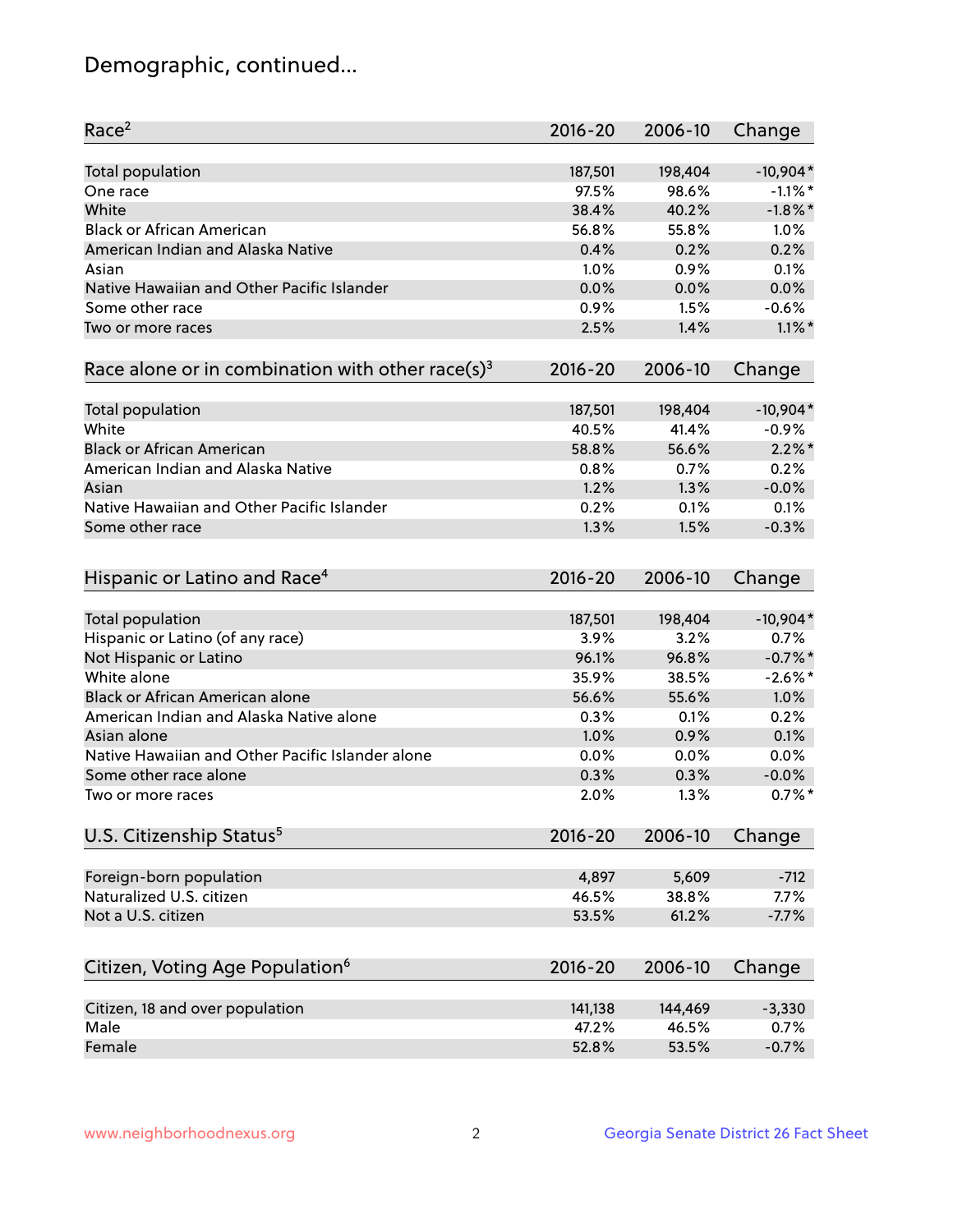#### Economic

| Income <sup>7</sup>                                 | 2016-20 | 2006-10 | Change     |
|-----------------------------------------------------|---------|---------|------------|
|                                                     |         |         |            |
| All households                                      | 71,011  | 71,332  | $-322$     |
| Less than \$10,000                                  | 14.2%   | 15.0%   | $-0.8%$    |
| \$10,000 to \$14,999                                | 7.9%    | 9.2%    | $-1.3\%$ * |
| \$15,000 to \$24,999                                | 14.4%   | 17.4%   | $-3.1\%$ * |
| \$25,000 to \$34,999                                | 13.2%   | 13.0%   | 0.3%       |
| \$35,000 to \$49,999                                | 13.5%   | 13.9%   | $-0.4%$    |
| \$50,000 to \$74,999                                | 14.8%   | 15.9%   | $-1.1%$    |
| \$75,000 to \$99,999                                | 9.6%    | 8.2%    | $1.4\%$ *  |
| \$100,000 to \$149,999                              | 8.1%    | 5.5%    | $2.6\%$ *  |
| \$150,000 to \$199,999                              | 2.5%    | 1.0%    | $1.5%$ *   |
| \$200,000 or more                                   | 1.7%    | 0.9%    | 0.8%       |
| Median household income (dollars)                   | 35,306  | 31,201  | 4,106*     |
| Mean household income (dollars)                     | 51,128  | 42,969  | 8,159*     |
| With earnings                                       | 68.3%   | 71.1%   | $-2.8%$ *  |
| Mean earnings (dollars)                             | 53,752  | 44,739  | $9,013*$   |
| <b>With Social Security</b>                         | 36.9%   | 33.1%   | $3.8\%$ *  |
| Mean Social Security income (dollars)               | 16,333  | 12,688  | $3,645*$   |
| With retirement income                              | 20.2%   | 18.7%   | $1.5\%$ *  |
| Mean retirement income (dollars)                    | 23,135  | 20,549  | 2,586*     |
| With Supplemental Security Income                   | 9.8%    | 7.0%    | $2.8\%$ *  |
| Mean Supplemental Security Income (dollars)         | 9,097   | 7,083   | $2,015*$   |
| With cash public assistance income                  | 2.8%    | 2.5%    | 0.3%       |
| Mean cash public assistance income (dollars)        | 1,430   | 3,007   | $-1,577*$  |
| With Food Stamp/SNAP benefits in the past 12 months | 24.2%   | 19.2%   | $5.0\%$ *  |
|                                                     |         |         |            |
| Families                                            | 42,674  | 44,240  | $-1,566*$  |
| Less than \$10,000                                  | 9.7%    | 9.7%    | $-0.1%$    |
| \$10,000 to \$14,999                                | 5.3%    | 6.6%    | $-1.3%$    |
| \$15,000 to \$24,999                                | 12.3%   | 16.6%   | $-4.3\%$ * |
| \$25,000 to \$34,999                                | 11.9%   | 12.2%   | $-0.3%$    |
| \$35,000 to \$49,999                                | 13.7%   | 14.9%   | $-1.3%$    |
| \$50,000 to \$74,999                                | 17.6%   | 19.1%   | $-1.5%$    |
| \$75,000 to \$99,999                                | 12.3%   | 10.4%   | $1.9\%$ *  |
| \$100,000 to \$149,999                              | 11.5%   | $7.7\%$ | $3.8\%$ *  |
| \$150,000 to \$199,999                              | 3.3%    | 1.4%    | 2.0%       |
| \$200,000 or more                                   | 2.3%    | 1.3%    | 1.1%       |
| Median family income (dollars)                      | 47,186  | 39,848  | 7,338*     |
| Mean family income (dollars)                        | 61,609  | 50,889  | 10,719*    |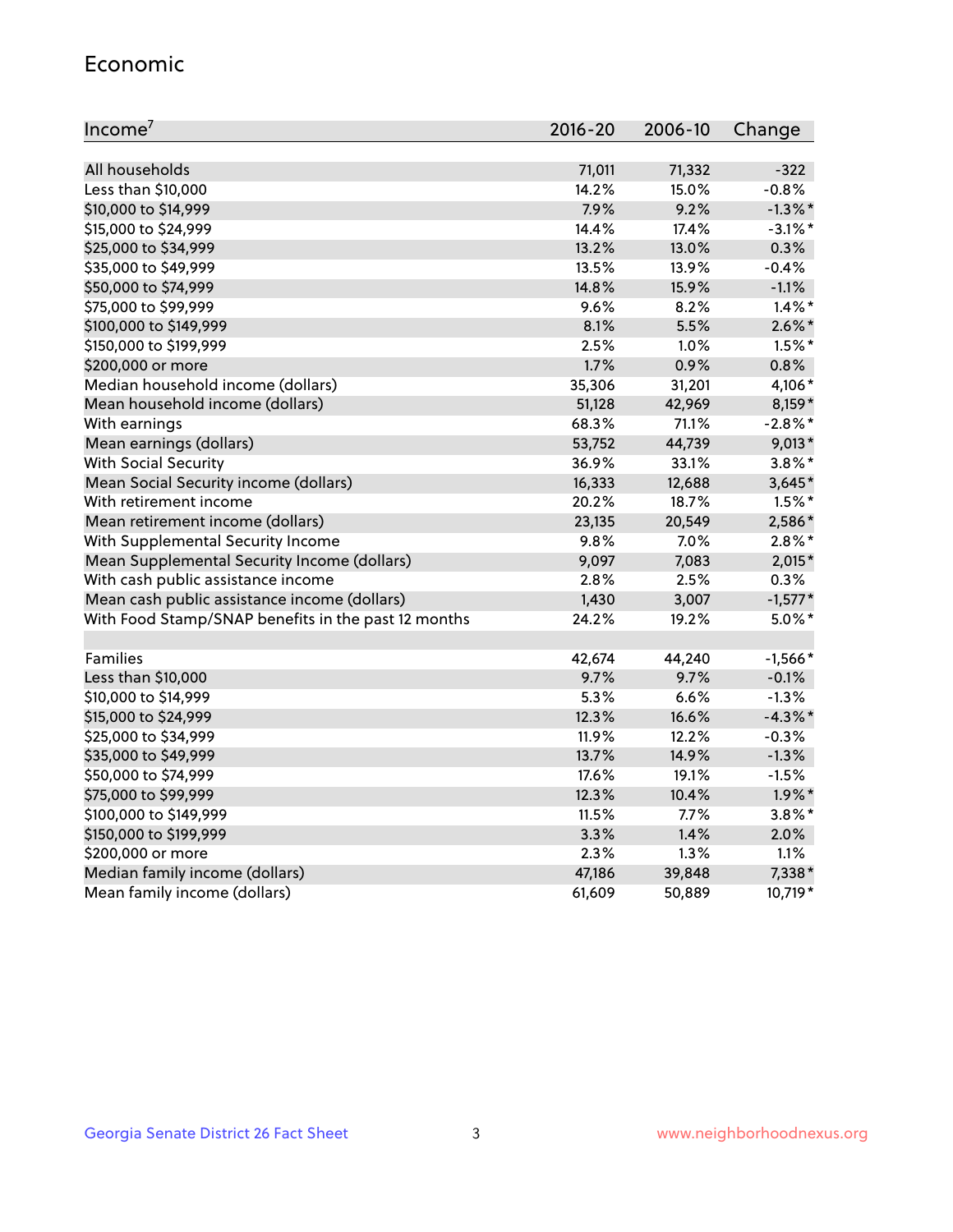## Economic, continued...

| Income, continued <sup>8</sup>                                        | $2016 - 20$ | 2006-10 | Change   |
|-----------------------------------------------------------------------|-------------|---------|----------|
|                                                                       |             |         |          |
| Nonfamily households                                                  | 28,337      | 27,093  | 1,244    |
| Median nonfamily income (dollars)                                     | 23,283      | 20,532  | $2,752*$ |
| Mean nonfamily income (dollars)                                       | 33,060      | 28,668  | 4,392*   |
| Median earnings for workers (dollars)                                 | 27,193      | 21,694  | 5,499*   |
| Median earnings for male full-time, year-round workers                | 40,787      | 35,086  | 5,701*   |
| (dollars)                                                             |             |         |          |
| Median earnings for female full-time, year-round workers<br>(dollars) | 32,292      | 26,607  | 5,685*   |
| Per capita income (dollars)                                           | 20,703      | 16,359  | $4,344*$ |
|                                                                       |             |         |          |
| Families and People Below Poverty Level <sup>9</sup>                  | 2016-20     | 2006-10 | Change   |
|                                                                       |             |         |          |
| <b>All families</b>                                                   | 22.2%       | 21.5%   | 0.7%     |
| With related children under 18 years                                  | 33.9%       | 31.7%   | 2.1%     |
| With related children under 5 years only                              | 28.0%       | 35.3%   | $-7.3%$  |
| Married couple families                                               | 8.9%        | 9.2%    | $-0.4%$  |
| With related children under 18 years                                  | 11.9%       | 11.1%   | 0.8%     |
| With related children under 5 years only                              | 8.5%        | 11.6%   | $-3.1%$  |
| Families with female householder, no husband present                  | 42.0%       | 41.1%   | 0.9%     |
| With related children under 18 years                                  | 54.2%       | 51.0%   | 3.2%     |
| With related children under 5 years only                              | 45.0%       | 54.7%   | $-9.7%$  |
|                                                                       |             |         |          |
| All people                                                            | 27.2%       | 26.9%   | 0.3%     |
| Under 18 years                                                        | 39.7%       | 38.6%   | 1.1%     |
| Related children under 18 years                                       | 39.6%       | 38.5%   | 1.1%     |
| Related children under 5 years                                        | 42.8%       | 44.9%   | $-2.0%$  |
| Related children 5 to 17 years                                        | 38.4%       | 36.1%   | 2.3%     |
| 18 years and over                                                     | 23.2%       | 22.6%   | 0.5%     |
| 18 to 64 years                                                        | 24.6%       | 23.6%   | 1.0%     |
| 65 years and over                                                     | 18.2%       | 18.3%   | $-0.1%$  |
| People in families                                                    | 24.7%       | 24.9%   | $-0.3%$  |
| Unrelated individuals 15 years and over                               | 36.8%       | 35.0%   | 1.8%     |
|                                                                       |             |         |          |
| Non-Hispanic white people                                             | 15.0%       | 13.8%   | 1.2%     |
| Black or African-American people                                      | 33.7%       | 35.8%   | $-2.1%$  |
| Asian people                                                          | 16.5%       | 14.0%   | 2.5%     |
| Hispanic or Latino people                                             | 39.3%       | 32.9%   | 6.4%     |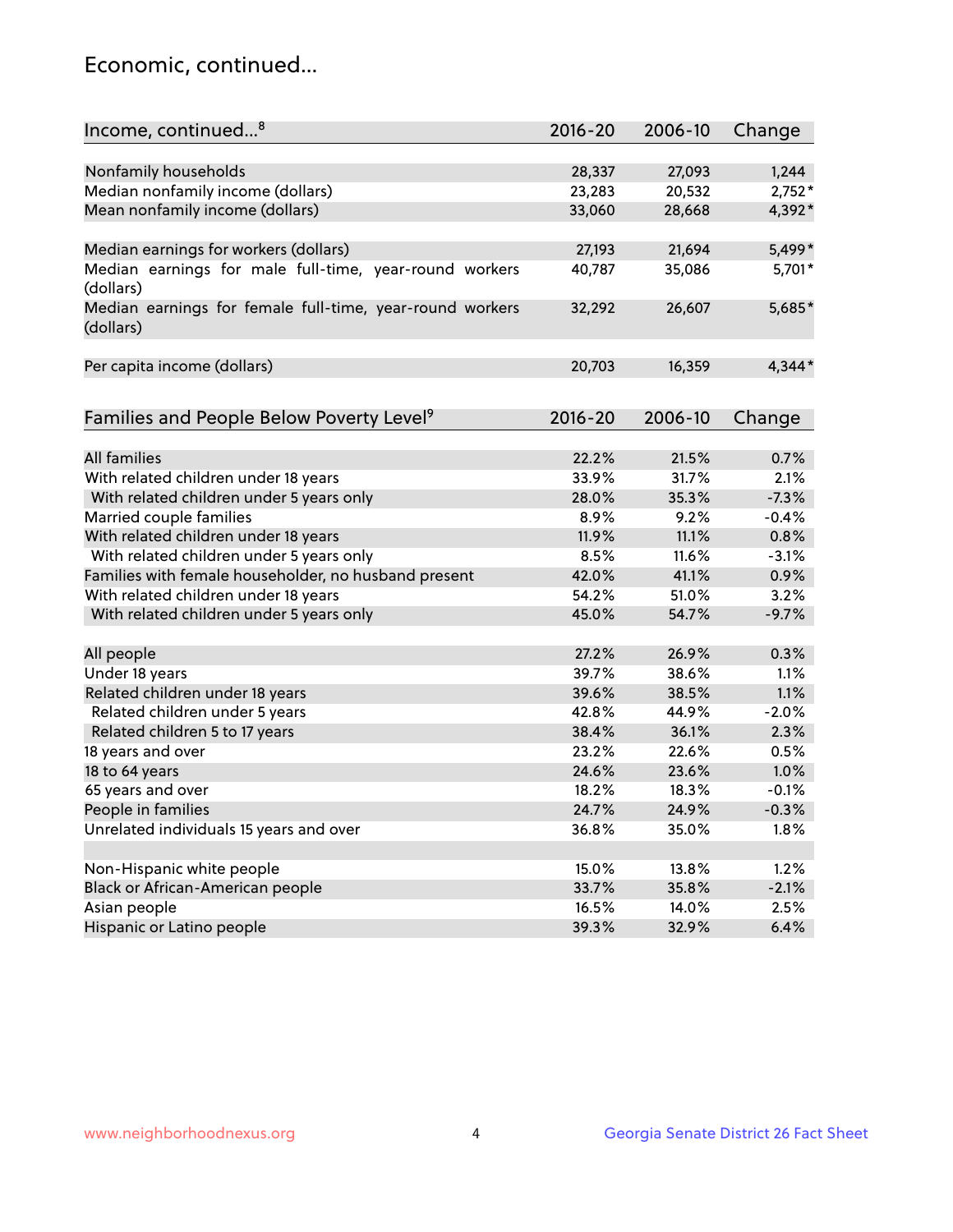## Employment

| Employment Status <sup>10</sup>                               | $2016 - 20$     | 2006-10 | Change    |
|---------------------------------------------------------------|-----------------|---------|-----------|
|                                                               |                 |         |           |
| Population 16 years and over                                  | 148,248         | 153,679 | $-5,431*$ |
| In labor force                                                | 53.1%           | 53.9%   | $-0.7%$   |
| Civilian labor force                                          | 52.1%           | 52.8%   | $-0.7%$   |
| Employed                                                      | 47.7%           | 46.7%   | 0.9%      |
| Unemployed                                                    | 4.5%            | 6.1%    | $-1.6%$   |
| <b>Armed Forces</b>                                           | 1.0%            | 1.1%    | $-0.1%$   |
| Not in labor force                                            | 46.9%           | 46.1%   | 0.7%      |
|                                                               |                 |         |           |
| Civilian labor force                                          | 77,275          | 81,107  | $-3,832$  |
| <b>Unemployment Rate</b>                                      | 8.6%            | 11.5%   | $-2.9%$   |
| Females 16 years and over                                     | 77,978          | 81,781  | $-3,803*$ |
| In labor force                                                | 52.6%           | 50.9%   | 1.7%      |
| Civilian labor force                                          | 52.0%           | 50.5%   | 1.5%      |
| Employed                                                      | 47.0%           | 45.2%   | 1.8%      |
|                                                               |                 |         |           |
| Own children of the householder under 6 years                 | 13,334          | 15,132  | $-1,799*$ |
| All parents in family in labor force                          | 70.1%           | 68.1%   | 2.0%      |
|                                                               |                 |         |           |
| Own children of the householder 6 to 17 years                 | 26,474<br>73.6% | 30,342  | $-3,868*$ |
| All parents in family in labor force                          |                 | 69.7%   | 3.9%      |
|                                                               |                 |         |           |
| Industry <sup>11</sup>                                        | $2016 - 20$     | 2006-10 | Change    |
| Civilian employed population 16 years and over                | 70,658          | 71,798  | $-1,140$  |
| Agriculture, forestry, fishing and hunting, and mining        | 2.0%            | 2.3%    | $-0.4%$   |
| Construction                                                  | 5.3%            | 6.3%    | $-1.0%$   |
| Manufacturing                                                 | 9.7%            | 10.4%   | $-0.7%$   |
| Wholesale trade                                               | 1.5%            | 1.9%    | $-0.3%$   |
| Retail trade                                                  | 12.7%           | 11.9%   | 0.8%      |
| Transportation and warehousing, and utilities                 | 6.9%            | 6.1%    | 0.7%      |
| Information                                                   | 1.1%            | 1.5%    | $-0.4%$   |
| Finance and insurance, and real estate and rental and leasing | 5.9%            | 5.6%    | 0.4%      |
| Professional, scientific, and management, and administrative  | 7.1%            | 7.2%    | $-0.2%$   |
| and waste management services                                 |                 |         |           |
| Educational services, and health care and social assistance   | 23.4%           | 23.2%   | 0.2%      |
| Arts, entertainment, and recreation, and accommodation and    | 11.5%           | 8.9%    | $2.7\%$ * |
| food services                                                 |                 |         |           |
| Other services, except public administration                  | 4.7%            | 5.7%    | $-1.0%$   |
| Public administration                                         | 8.3%            | 9.1%    | $-0.8%$   |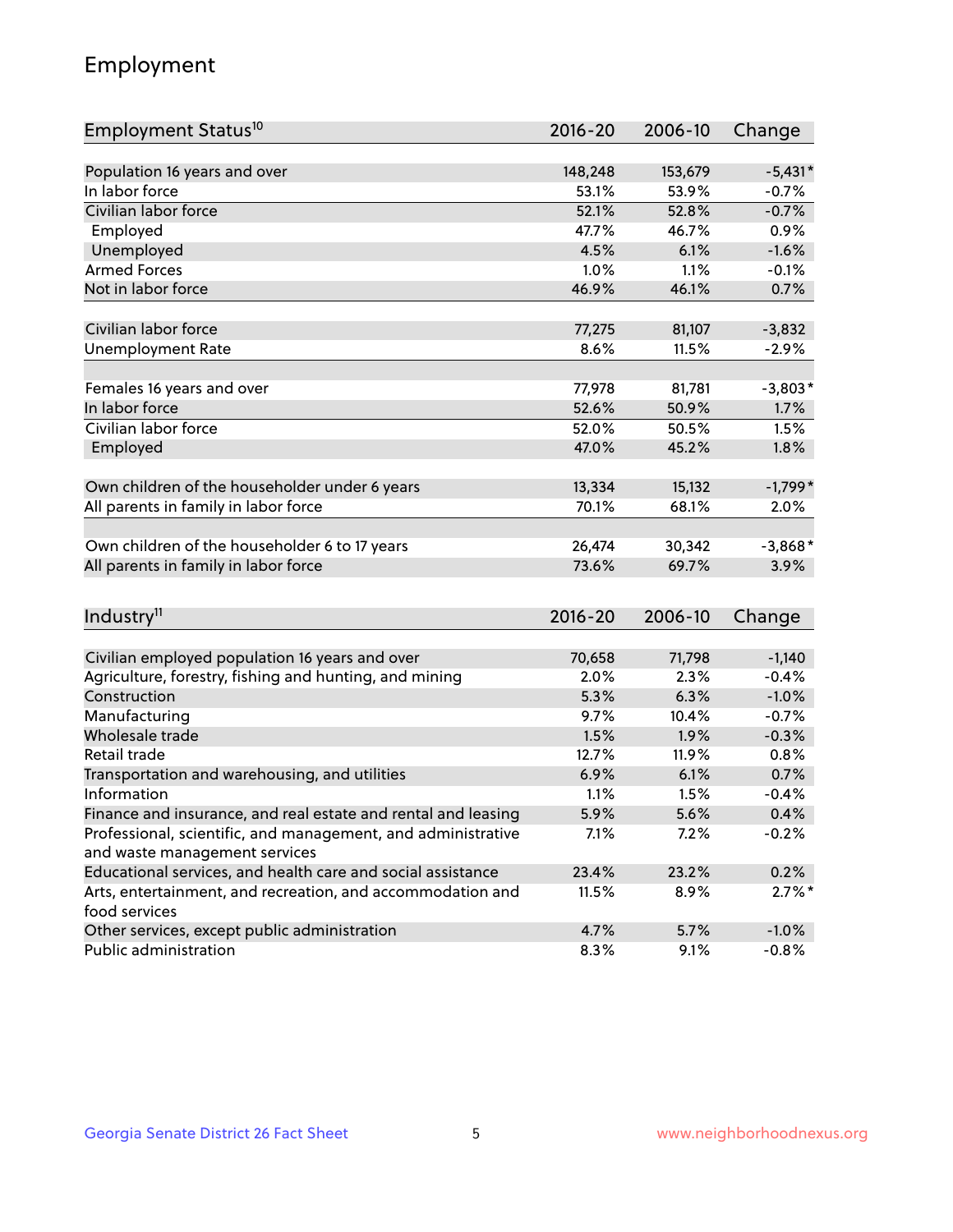## Employment, continued...

| Occupation <sup>12</sup>                                                    | $2016 - 20$ | 2006-10 | Change     |
|-----------------------------------------------------------------------------|-------------|---------|------------|
| Civilian employed population 16 years and over                              |             |         |            |
|                                                                             | 70,658      | 71,798  | $-1,140$   |
| Management, business, science, and arts occupations                         | 26.6%       | 25.3%   | $1.3\%$ *  |
| Service occupations                                                         | 23.1%       | 23.2%   | $-0.2%$    |
| Sales and office occupations                                                | 22.4%       | 24.7%   | $-2.3\%$ * |
| Natural<br>and<br>resources,<br>construction,<br>maintenance<br>occupations | 9.5%        | 10.6%   | $-1.0%$    |
| Production, transportation, and material moving occupations                 | 18.4%       | 16.2%   | $2.2\%$ *  |
| Class of Worker <sup>13</sup>                                               | $2016 - 20$ | 2006-10 | Change     |
|                                                                             |             |         |            |
| Civilian employed population 16 years and over                              | 70,658      | 71,798  | $-1,140$   |
| Private wage and salary workers                                             | 77.8%       | 74.8%   | 3.0%       |
| Government workers                                                          | 18.0%       | 20.3%   | $-2.3%$    |
| Self-employed in own not incorporated business workers                      | 4.1%        | 4.7%    | $-0.5%$    |
| Unpaid family workers                                                       | 0.0%        | 0.1%    | $-0.1%$    |
| Job Flows <sup>14</sup>                                                     | 2019        | 2010    | Change     |
|                                                                             |             |         |            |
| Total Jobs in district                                                      | 90,711      | 86,997  | 3,714      |
| Held by residents of district                                               | 30.9%       | 33.9%   | $-3.1%$    |
| Held by non-residents of district                                           | 69.1%       | 66.1%   | 3.1%       |
| Jobs by Industry Sector <sup>15</sup>                                       | 2019        | 2010    | Change     |
|                                                                             |             |         |            |
| Total Jobs in district                                                      | 90,711      | 86,997  | 3,714      |
| <b>Goods Producing sectors</b>                                              | 12.6%       | 12.6%   | $-0.1%$    |
| Trade, Transportation, and Utilities sectors                                | 18.0%       | 19.6%   | $-1.6%$    |
| All Other Services sectors                                                  | 69.4%       | 67.8%   | 1.6%       |
| Total Jobs in district held by district residents                           | 28,015      | 29,527  | $-1,512$   |
| <b>Goods Producing sectors</b>                                              | 14.7%       | 14.0%   | 0.7%       |
| Trade, Transportation, and Utilities sectors                                | 16.2%       | 15.6%   | 0.6%       |
| All Other Services sectors                                                  | 69.1%       | 70.4%   | $-1.3%$    |
|                                                                             |             |         |            |
| Jobs by Earnings <sup>16</sup>                                              | 2019        | 2010    | Change     |
|                                                                             |             |         |            |
| Total Jobs in district                                                      | 90,711      | 86,997  | 3,714      |
| Jobs with earnings \$1250/month or less                                     | 22.5%       | 26.6%   | $-4.2%$    |
| Jobs with earnings \$1251/month to \$3333/month                             | 37.4%       | 42.0%   | $-4.5%$    |
| Jobs with earnings greater than \$3333/month                                | 40.1%       | 31.4%   | 8.7%       |
| Total Jobs in district held by district residents                           | 28,015      | 29,527  | $-1,512$   |
| Jobs with earnings \$1250/month or less                                     | 26.7%       | 32.1%   | $-5.4%$    |
| Jobs with earnings \$1251/month to \$3333/month                             | 43.9%       | 45.8%   | $-1.9%$    |
| Jobs with earnings greater than \$3333/month                                | 29.4%       | 22.1%   | 7.3%       |
|                                                                             |             |         |            |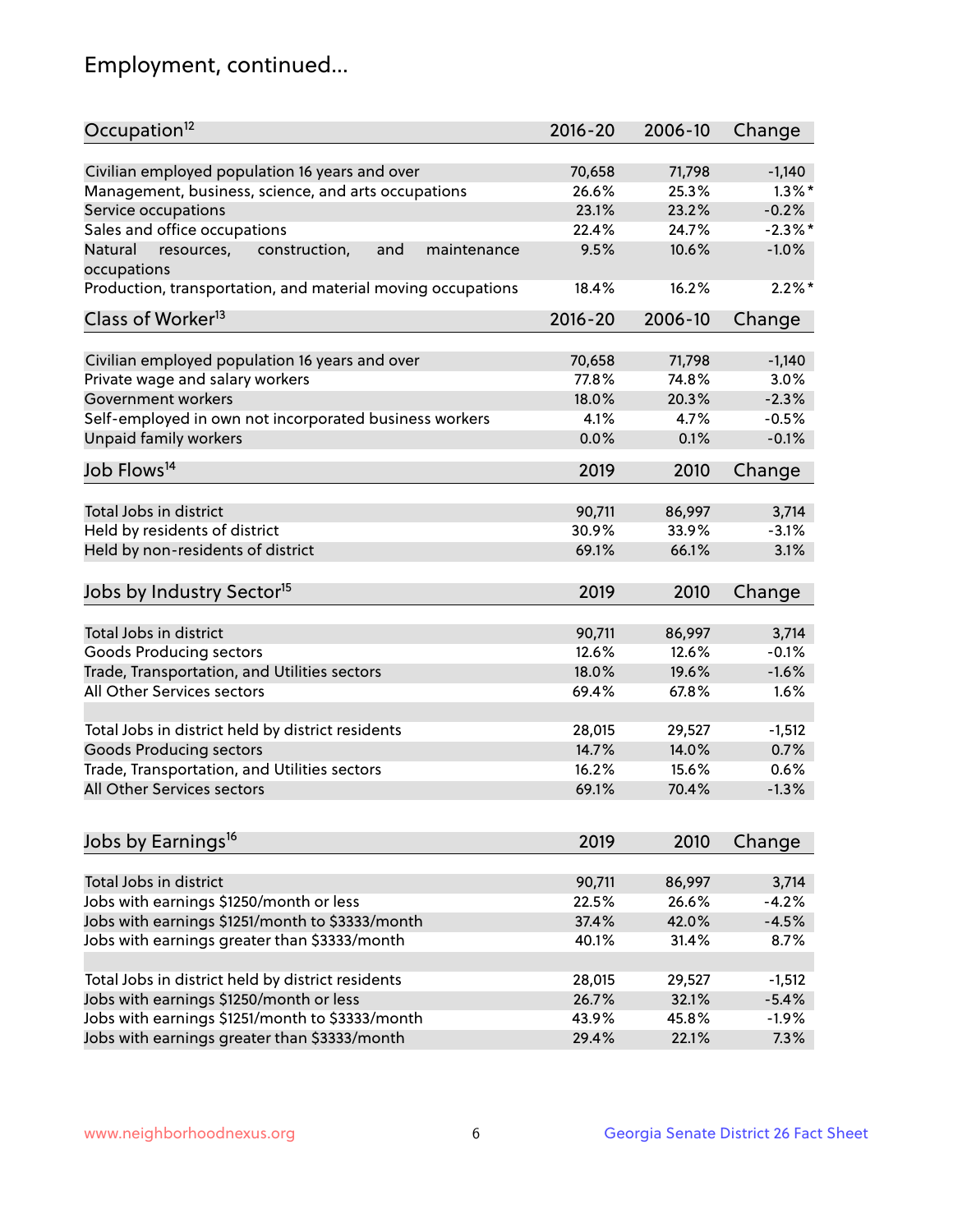## Employment, continued...

| Jobs by Age of Worker <sup>17</sup>               | 2019   | 2010   | Change   |
|---------------------------------------------------|--------|--------|----------|
|                                                   |        |        |          |
| Total Jobs in district                            | 90,711 | 86,997 | 3,714    |
| Jobs with workers age 29 or younger               | 21.1%  | 21.4%  | $-0.3%$  |
| Jobs with workers age 30 to 54                    | 55.0%  | 60.2%  | $-5.2%$  |
| Jobs with workers age 55 or older                 | 23.9%  | 18.4%  | 5.5%     |
|                                                   |        |        |          |
| Total Jobs in district held by district residents | 28,015 | 29,527 | $-1,512$ |
| Jobs with workers age 29 or younger               | 20.8%  | 21.3%  | $-0.5%$  |
| Jobs with workers age 30 to 54                    | 53.7%  | 59.3%  | $-5.5%$  |
| Jobs with workers age 55 or older                 | 25.5%  | 19.4%  | 6.1%     |

#### Education

| School Enrollment <sup>18</sup>                | $2016 - 20$ | 2006-10 | Change     |
|------------------------------------------------|-------------|---------|------------|
|                                                |             |         |            |
| Population 3 years and over enrolled in school | 46,075      | 54,808  | $-8,732*$  |
| Nursery school, preschool                      | 6.1%        | 5.6%    | 0.5%       |
| Kindergarten                                   | 5.5%        | 4.7%    | 0.8%       |
| Elementary school (grades 1-8)                 | 41.7%       | 42.4%   | $-0.7%$    |
| High school (grades 9-12)                      | 19.9%       | 23.1%   | $-3.2\%$ * |
| College or graduate school                     | 26.8%       | 24.2%   | $2.6\%$    |
| Educational Attainment <sup>19</sup>           | $2016 - 20$ | 2006-10 | Change     |
|                                                |             |         |            |
| Population 25 years and over                   | 124,759     | 124,698 | 61         |
| Less than 9th grade                            | 5.2%        | 8.4%    | $-3.2%$ *  |
| 9th to 12th grade, no diploma                  | 11.9%       | 17.2%   | $-5.3\%$ * |
| High school graduate (includes equivalency)    | 38.8%       | 37.1%   | $1.7\%$ *  |
| Some college, no degree                        | 21.7%       | 18.9%   | $2.8\%$ *  |
| Associate's degree                             | 6.9%        | 5.7%    | $1.2\%$ *  |
| Bachelor's degree                              | 9.5%        | 8.5%    | $1.0\%$ *  |
| Graduate or professional degree                | 6.0%        | 4.1%    | $1.9\%$    |
|                                                |             |         |            |
| Percent high school graduate or higher         | 82.9%       | 74.3%   | $8.6\%$ *  |
| Percent bachelor's degree or higher            | 15.5%       | 12.6%   | $2.9\%$ *  |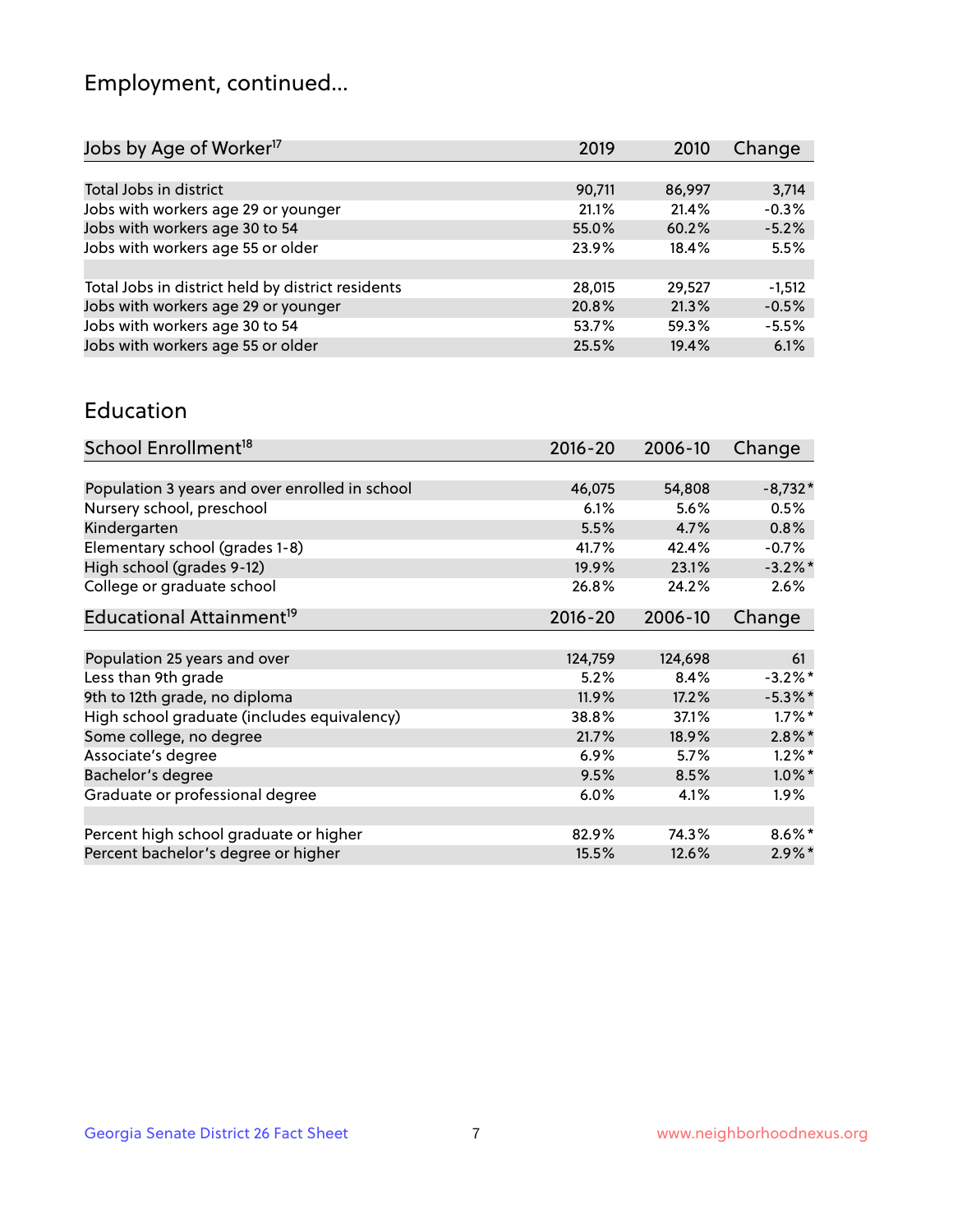## Housing

| Households by Type <sup>20</sup>                     | 2016-20     | 2006-10 | Change     |
|------------------------------------------------------|-------------|---------|------------|
|                                                      |             |         |            |
| <b>Total households</b>                              | 71,011      | 71,332  | $-322$     |
| Family households (families)                         | 60.1%       | 62.0%   | $-1.9%$ *  |
| With own children under 18 years                     | 24.0%       | 26.6%   | $-2.6\%$ * |
| Married-couple family                                | 33.4%       | 35.9%   | $-2.5%$ *  |
| With own children of the householder under 18 years  | 11.0%       | 12.7%   | $-1.7%$ *  |
| Male householder, no wife present, family            | 5.1%        | 4.0%    | $1.1\%$ *  |
| With own children of the householder under 18 years  | 2.0%        | 1.5%    | 0.5%       |
| Female householder, no husband present, family       | 21.6%       | 22.2%   | $-0.5%$    |
| With own children of the householder under 18 years  | 10.9%       | 12.4%   | $-1.5%$ *  |
| Nonfamily households                                 | 39.9%       | 38.0%   | $1.9\%$ *  |
| Householder living alone                             | 35.0%       | 33.1%   | $1.9\%$ *  |
| 65 years and over                                    | 13.6%       | 11.9%   | $1.7\%$ *  |
| Households with one or more people under 18 years    | 29.2%       | 32.3%   | $-3.1\%$ * |
| Households with one or more people 65 years and over | 31.3%       | 26.2%   | $5.2\%$ *  |
|                                                      |             |         |            |
| Average household size                               | 2.49        | 2.62    | $-0.12*$   |
| Average family size                                  | 3.27        | 3.40    | $-0.13$    |
| Housing Occupancy <sup>21</sup>                      | $2016 - 20$ | 2006-10 | Change     |
| Total housing units                                  | 89,534      | 90,816  | $-1,282*$  |
| Occupied housing units                               | 79.3%       | 78.5%   | 0.8%       |
| Vacant housing units                                 | 20.7%       | 21.5%   | $-0.8%$    |
|                                                      |             |         |            |
| Homeowner vacancy rate                               | 2.5         | 3.1     | $-0.5$     |
| Rental vacancy rate                                  | 7.3         | 10.4    | $-3.1*$    |
| Units in Structure <sup>22</sup>                     | 2016-20     | 2006-10 | Change     |
| Total housing units                                  | 89,534      | 90,816  | $-1,282*$  |
| 1-unit, detached                                     | 64.9%       | 65.5%   | $-0.6%$    |
|                                                      | 1.5%        | 2.3%    | $-0.7%$    |
| 1-unit, attached                                     |             | 4.6%    | $-0.5%$    |
| 2 units<br>3 or 4 units                              | 4.1%        |         |            |
|                                                      | 5.5%        | 4.9%    | 0.6%       |
| 5 to 9 units                                         | 5.1%        | 5.8%    | $-0.7%$    |
| 10 to 19 units                                       | 2.7%        | 1.7%    | 1.0%       |
| 20 or more units                                     | 3.3%        | 2.5%    | 0.8%       |
| Mobile home                                          | 12.8%       | 12.7%   | 0.1%       |
| Boat, RV, van, etc.                                  | 0.0%        | 0.0%    | 0.0%       |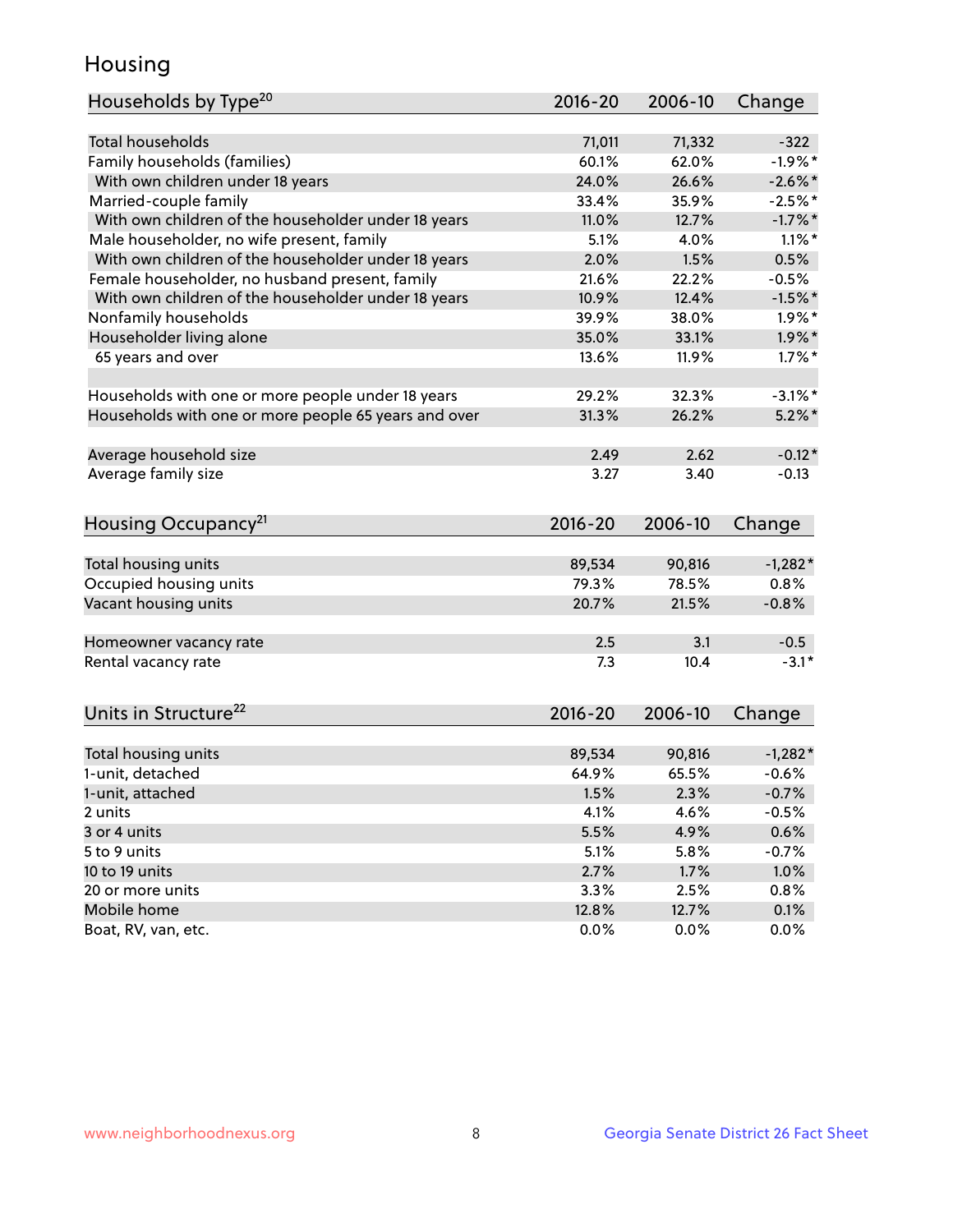## Housing, Continued...

| Year Structure Built <sup>23</sup>             | 2016-20         | 2006-10         | Change               |
|------------------------------------------------|-----------------|-----------------|----------------------|
| Total housing units                            | 89,534          | 90,816          | $-1,282*$            |
| Built 2014 or later                            | 1.5%            | (X)             | (X)                  |
| Built 2010 to 2013                             | 1.2%            | (X)             | (X)                  |
| Built 2000 to 2009                             | 9.7%            | 7.5%            | $2.2\%$ *            |
| Built 1990 to 1999                             | 12.9%           | 12.4%           | 0.5%                 |
| Built 1980 to 1989                             | 13.0%           | 13.0%           | $-0.0%$              |
| Built 1970 to 1979                             | 18.1%           | 19.9%           | $-1.8\%$ *           |
| Built 1960 to 1969                             | 16.0%           | 18.1%           | $-2.1\%$ *           |
| Built 1950 to 1959                             | 13.1%           | 14.0%           | $-0.9%$              |
| Built 1940 to 1949                             | 5.8%            | 5.9%            | $-0.1%$              |
| Built 1939 or earlier                          | 8.8%            | 9.2%            | $-0.4%$              |
| Housing Tenure <sup>24</sup>                   | 2016-20         | 2006-10         | Change               |
|                                                |                 |                 |                      |
| Occupied housing units                         | 71,011<br>53.8% | 71,332<br>57.8% | $-322$<br>$-4.1\%$ * |
| Owner-occupied                                 | 46.2%           | 42.2%           |                      |
| Renter-occupied                                |                 |                 | $4.1\%$ *            |
| Average household size of owner-occupied unit  | 2.47            | 2.62            | $-0.15*$             |
| Average household size of renter-occupied unit | 2.52            | 2.62            | $-0.10*$             |
| Residence 1 Year Ago <sup>25</sup>             | 2016-20         | 2006-10         | Change               |
| Population 1 year and over                     | 185,251         | 195,499         | $-10,248*$           |
| Same house                                     | 84.9%           | 81.4%           | $3.5\%$ *            |
| Different house in the U.S.                    | 15.0%           | 18.4%           | $-3.4\%$ *           |
| Same county                                    | 7.4%            | 11.5%           | $-4.1\%$ *           |
| Different county                               | 7.5%            | 6.8%            | 0.7%                 |
| Same state                                     | 5.7%            | 4.6%            | $1.1\%$ *            |
| Different state                                | 1.9%            | 2.2%            | $-0.4%$              |
| Abroad                                         | 0.2%            | 0.3%            | $-0.1%$              |
| Value of Housing Unit <sup>26</sup>            | $2016 - 20$     | 2006-10         | Change               |
| Owner-occupied units                           | 38,194          | 41,265          | $-3,071*$            |
| Less than \$50,000                             | 24.6%           | 21.8%           | 2.8%                 |
| \$50,000 to \$99,999                           | 36.3%           | 42.6%           | $-6.3\%$ *           |
| \$100,000 to \$149,999                         | 17.2%           | 18.1%           | $-0.9%$              |
| \$150,000 to \$199,999                         | 10.4%           | 9.3%            | 1.1%                 |
| \$200,000 to \$299,999                         | 6.5%            | 4.8%            | 1.7%                 |
| \$300,000 to \$499,999                         | 3.1%            | 2.3%            | 0.8%                 |
| \$500,000 to \$999,999                         | 1.3%            | 0.9%            | 0.4%                 |
| \$1,000,000 or more                            | 0.6%            | 0.2%            | 0.5%                 |
| Median (dollars)                               | 84,098          | 82,107          | 1,991*               |
| Mortgage Status <sup>27</sup>                  | $2016 - 20$     | 2006-10         | Change               |
| Owner-occupied units                           | 38,194          | 41,265          | $-3,071*$            |
| Housing units with a mortgage                  | 47.4%           | 56.4%           | $-8.9\%$ *           |
| Housing units without a mortgage               | 52.6%           | 43.6%           | 8.9%*                |
|                                                |                 |                 |                      |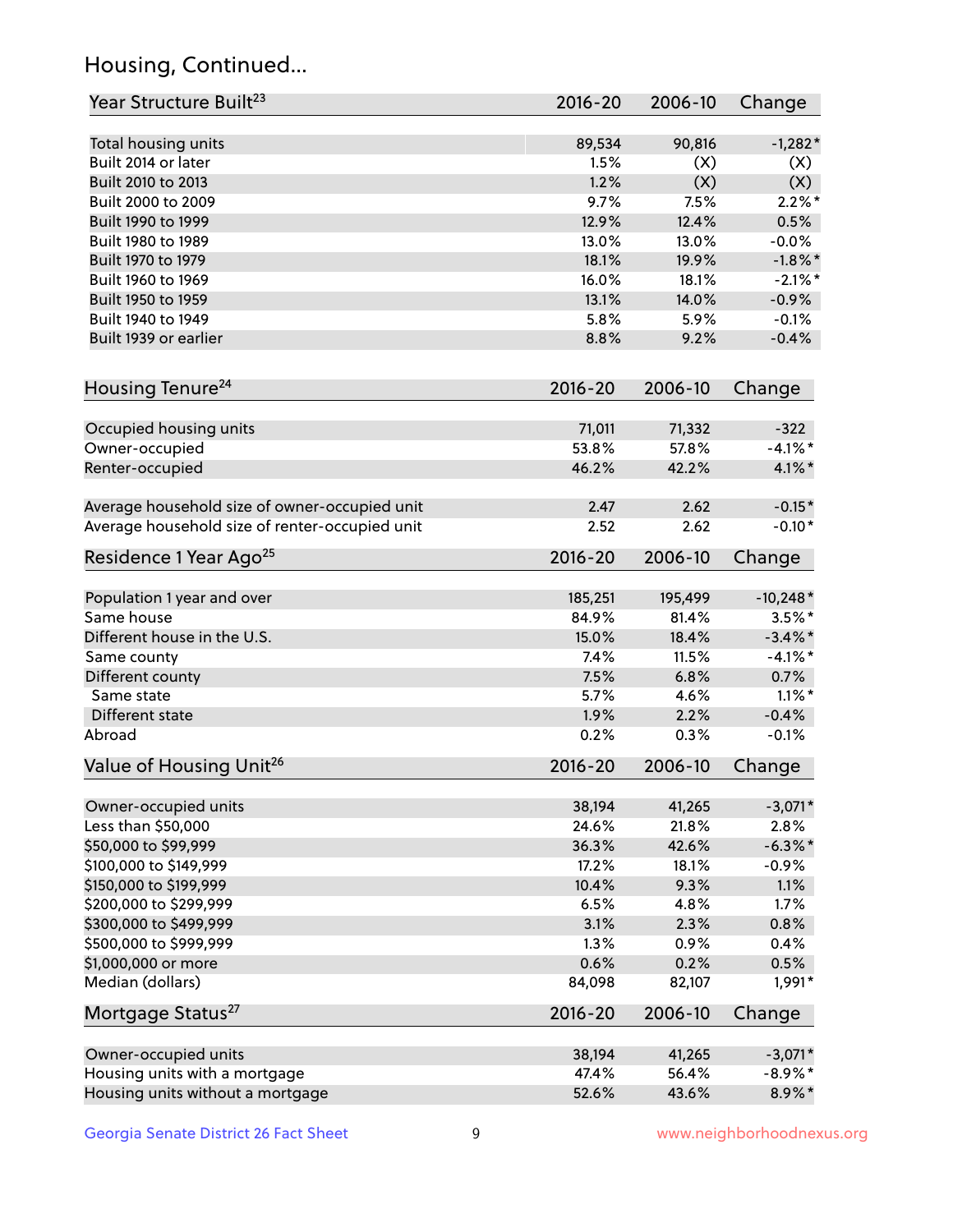## Housing, Continued...

| Selected Monthly Owner Costs <sup>28</sup>                                            | $2016 - 20$ | 2006-10 | Change     |
|---------------------------------------------------------------------------------------|-------------|---------|------------|
| Housing units with a mortgage                                                         | 18,122      | 23,266  | $-5,145*$  |
| Less than \$300                                                                       | 0.1%        | 0.2%    | $-0.1%$    |
| \$300 to \$499                                                                        | 1.6%        | 3.4%    | $-1.9%$    |
| \$500 to \$999                                                                        | 46.0%       | 50.0%   | $-4.0%$    |
| \$1,000 to \$1,499                                                                    | 34.7%       | 31.7%   | 3.0%       |
| \$1,500 to \$1,999                                                                    | 10.2%       | 10.0%   | 0.2%       |
| \$2,000 to \$2,999                                                                    | 5.8%        | 3.6%    | 2.1%       |
| \$3,000 or more                                                                       | 1.7%        | $1.0\%$ | 0.7%       |
| Median (dollars)                                                                      | 1,026       | 970     | $56*$      |
| Housing units without a mortgage                                                      | 20,072      | 17,998  | $2,074*$   |
| Less than \$150                                                                       | 4.4%        | 5.5%    | $-1.1%$    |
| \$150 to \$249                                                                        | 14.4%       | 21.8%   | $-7.3\%$ * |
| \$250 to \$349                                                                        | 25.2%       | 28.0%   | $-2.7%$    |
| \$350 to \$499                                                                        | 33.1%       | 27.6%   | $5.4\%$ *  |
| \$500 to \$699                                                                        | 16.0%       | 12.9%   | 3.1%       |
| \$700 or more                                                                         | 6.9%        | 4.2%    | 2.7%       |
| Median (dollars)                                                                      | 376         | 332     | 44*        |
| Selected Monthly Owner Costs as a Percentage of<br>Household Income <sup>29</sup>     | $2016 - 20$ | 2006-10 | Change     |
| Housing units with a mortgage (excluding units where<br>SMOCAPI cannot be computed)   | 17,971      | 23,181  | $-5,210*$  |
| Less than 20.0 percent                                                                | 47.6%       | 39.2%   | $8.4\%$ *  |
| 20.0 to 24.9 percent                                                                  | 12.9%       | 15.3%   | $-2.4%$    |
| 25.0 to 29.9 percent                                                                  | 8.6%        | 10.1%   | $-1.5%$    |
| 30.0 to 34.9 percent                                                                  | 6.5%        | 7.2%    | $-0.7%$    |
| 35.0 percent or more                                                                  | 24.4%       | 28.1%   | $-3.8%$    |
| Not computed                                                                          | 151         | 86      | 65         |
| Housing unit without a mortgage (excluding units where<br>SMOCAPI cannot be computed) | 19,524      | 17,674  | 1,851      |
| Less than 10.0 percent                                                                | 41.5%       | 40.2%   | 1.2%       |
| 10.0 to 14.9 percent                                                                  | 20.7%       | 17.9%   | 2.8%       |
| 15.0 to 19.9 percent                                                                  | 11.1%       | 12.6%   | $-1.5%$    |
| 20.0 to 24.9 percent                                                                  | 7.5%        | 7.8%    | $-0.3%$    |
| 25.0 to 29.9 percent                                                                  | 5.2%        | 4.6%    | 0.6%       |
| 30.0 to 34.9 percent                                                                  | 2.6%        | 3.4%    | $-0.8%$    |
| 35.0 percent or more                                                                  | 11.5%       | 13.4%   | $-2.0%$    |
| Not computed                                                                          | 548         | 325     | 223        |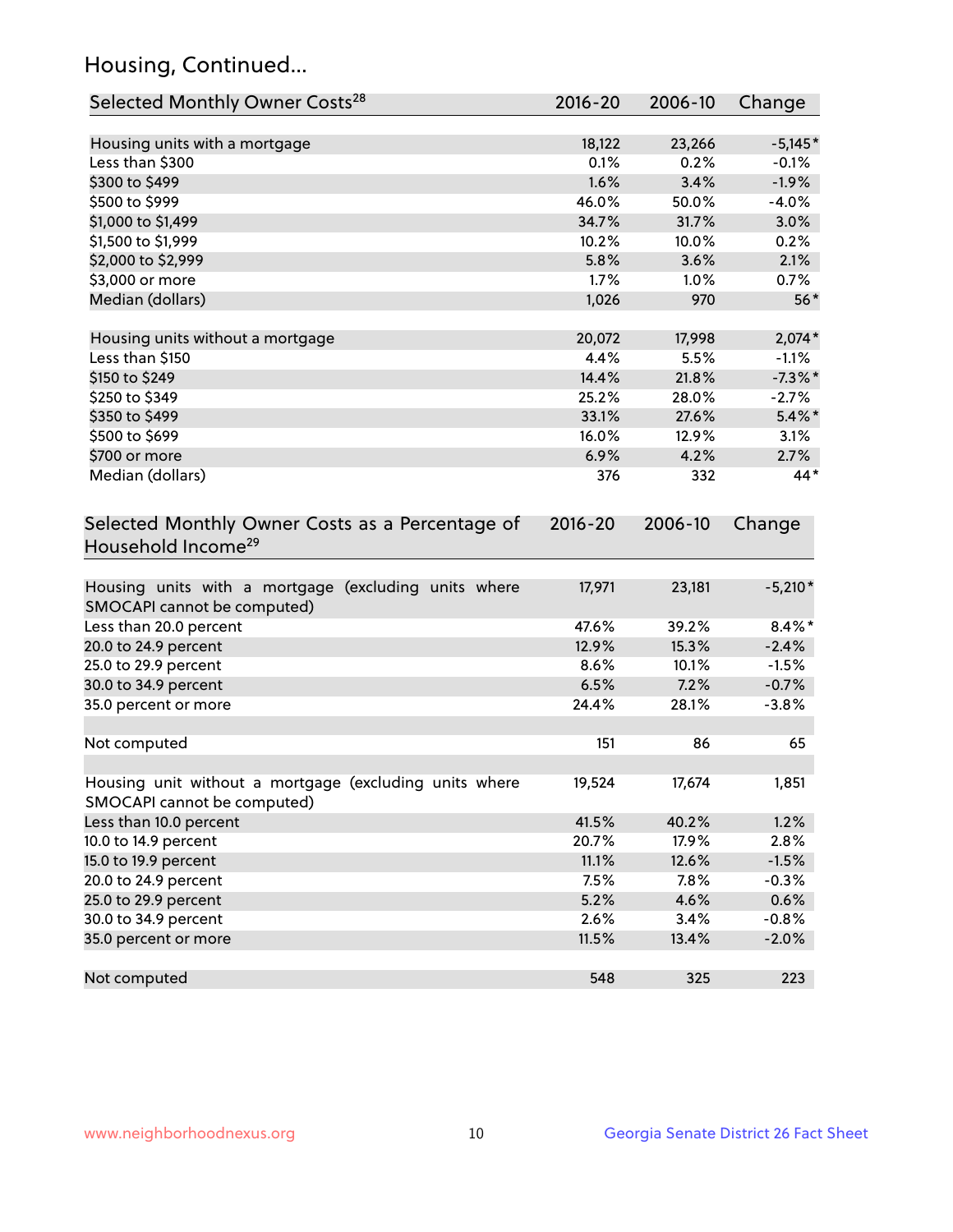## Housing, Continued...

| Gross Rent <sup>30</sup>                                                       | 2016-20     | 2006-10 | Change     |
|--------------------------------------------------------------------------------|-------------|---------|------------|
|                                                                                |             |         |            |
| Occupied units paying rent                                                     | 30,274      | 27,564  | $2,710*$   |
| Less than \$200                                                                | 1.2%        | 4.4%    | $-3.2%$    |
| \$200 to \$499                                                                 | 17.2%       | 25.1%   | $-7.9%$    |
| \$500 to \$749                                                                 | 29.2%       | 36.4%   | $-7.3\%$ * |
| \$750 to \$999                                                                 | 30.4%       | 23.2%   | $7.2\%$ *  |
| \$1,000 to \$1,499                                                             | 18.8%       | 10.0%   | $8.8\%$ *  |
| \$1,500 to \$1,999                                                             | 2.5%        | 0.8%    | 1.7%       |
| \$2,000 or more                                                                | 0.8%        | 0.1%    | $0.7\%$    |
| Median (dollars)                                                               | 765         | 630     | $135*$     |
| No rent paid                                                                   | 2,544       | 2,504   | 40         |
| Gross Rent as a Percentage of Household Income <sup>31</sup>                   | $2016 - 20$ | 2006-10 | Change     |
| Occupied units paying rent (excluding units where GRAPI<br>cannot be computed) | 28,680      | 26,682  | 1,998      |
| Less than 15.0 percent                                                         | 12.3%       | 11.0%   | 1.4%       |
| 15.0 to 19.9 percent                                                           | 11.4%       | 10.7%   | 0.6%       |
| 20.0 to 24.9 percent                                                           | 9.8%        | 9.8%    | $-0.1%$    |
| 25.0 to 29.9 percent                                                           | 10.2%       | 10.7%   | $-0.5%$    |
| 30.0 to 34.9 percent                                                           | 9.8%        | 9.6%    | 0.2%       |
| 35.0 percent or more                                                           | 46.5%       | 48.1%   | $-1.6%$    |

| .            |       |     |
|--------------|-------|-----|
|              |       |     |
|              |       |     |
| Not computed | 3.386 | 75Z |
|              |       |     |
|              |       |     |

## Transportation

| Commuting to Work <sup>32</sup>           | $2016 - 20$ | 2006-10 | Change   |
|-------------------------------------------|-------------|---------|----------|
|                                           |             |         |          |
| Workers 16 years and over                 | 70,262      | 71,356  | $-1,095$ |
| Car, truck, or van - drove alone          | 81.3%       | 80.4%   | 0.9%     |
| Car, truck, or van - carpooled            | 10.8%       | 11.9%   | $-1.1%$  |
| Public transportation (excluding taxicab) | $1.0\%$     | 1.5%    | $-0.4%$  |
| Walked                                    | 2.4%        | 2.6%    | $-0.2%$  |
| Other means                               | $1.6\%$     | $1.8\%$ | $-0.1%$  |
| Worked at home                            | 2.8%        | 1.9%    | 0.9%     |
|                                           |             |         |          |
| Mean travel time to work (minutes)        | 21.9        | 21.1    | 0.8      |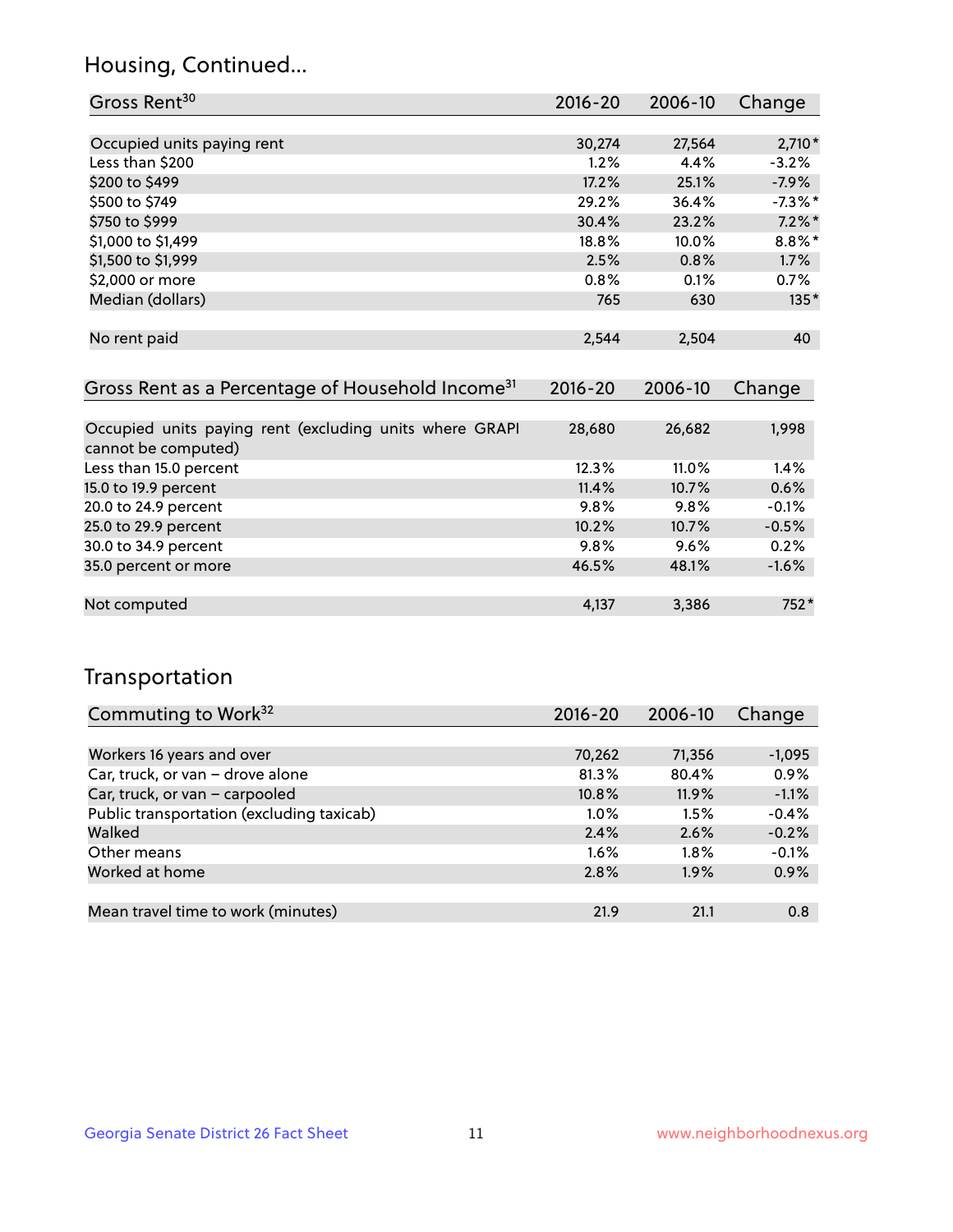## Transportation, Continued...

| Vehicles Available <sup>33</sup> | 2016-20 | 2006-10 | Change     |
|----------------------------------|---------|---------|------------|
|                                  |         |         |            |
| Occupied housing units           | 71.011  | 71,332  | $-322$     |
| No vehicles available            | 12.6%   | 12.4%   | 0.2%       |
| 1 vehicle available              | 37.9%   | 40.9%   | $-2.9\%$ * |
| 2 vehicles available             | 31.1%   | 30.1%   | 1.0%       |
| 3 or more vehicles available     | 18.4%   | 16.6%   | 1.7%       |

#### Health

| Health Insurance coverage <sup>34</sup>                 | 2016-20 |
|---------------------------------------------------------|---------|
|                                                         |         |
| Civilian Noninstitutionalized Population                | 178,577 |
| With health insurance coverage                          | 85.3%   |
| With private health insurance coverage                  | 52.5%   |
| With public health coverage                             | 45.9%   |
| No health insurance coverage                            | 14.7%   |
| Civilian Noninstitutionalized Population Under 19 years | 46,233  |
| No health insurance coverage                            | 6.4%    |
| Civilian Noninstitutionalized Population 19 to 64 years | 103,685 |
| In labor force:                                         | 71,191  |
| Employed:                                               | 65,390  |
| With health insurance coverage                          | 80.9%   |
| With private health insurance coverage                  | 74.4%   |
| With public coverage                                    | 11.0%   |
| No health insurance coverage                            | 19.1%   |
| Unemployed:                                             | 5,801   |
| With health insurance coverage                          | 44.8%   |
| With private health insurance coverage                  | 25.6%   |
| With public coverage                                    | 21.8%   |
| No health insurance coverage                            | 55.2%   |
| Not in labor force:                                     | 32,493  |
| With health insurance coverage                          | 77.1%   |
| With private health insurance coverage                  | 36.6%   |
| With public coverage                                    | 50.6%   |
| No health insurance coverage                            | 22.9%   |